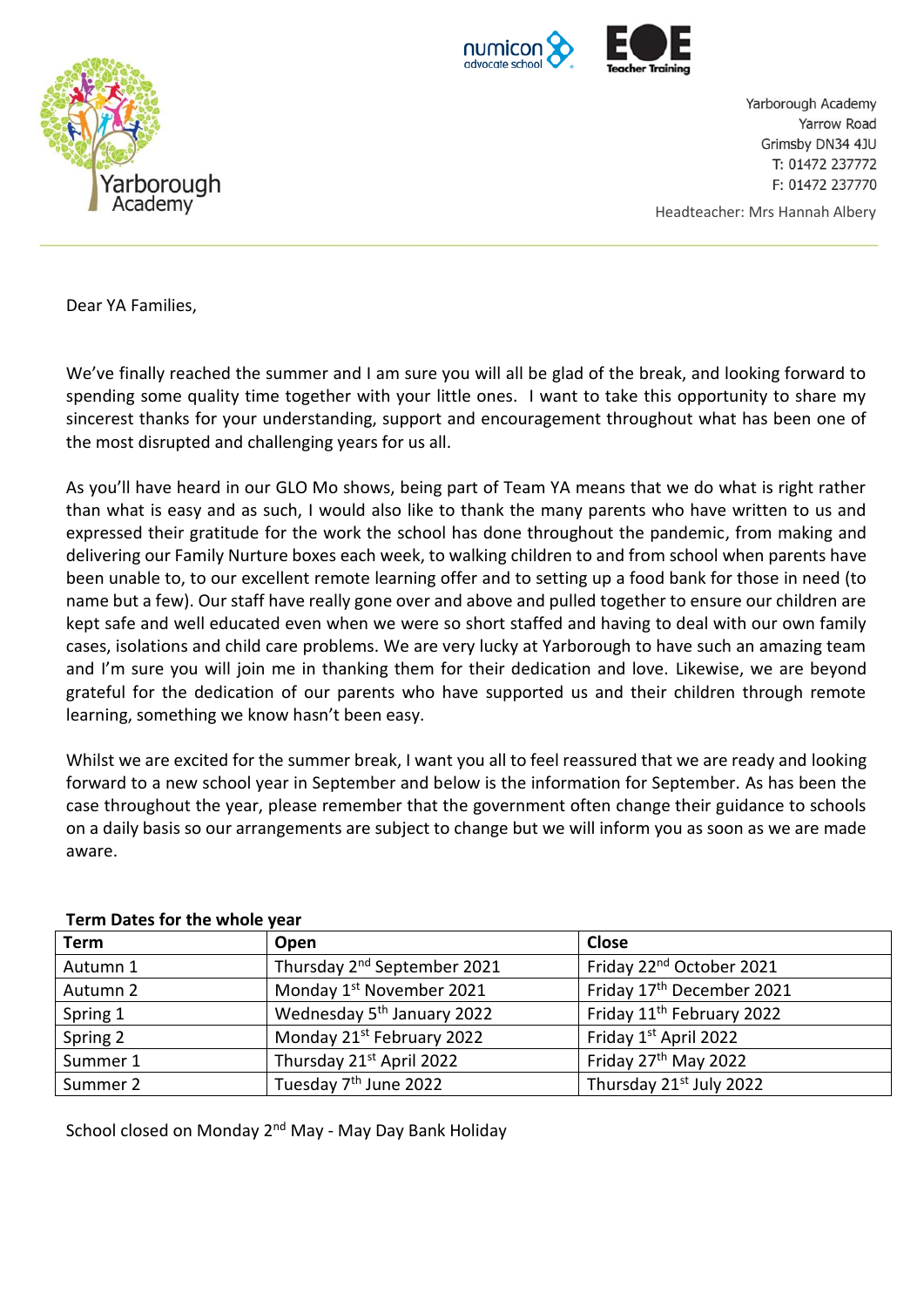### **Diary dates for Autumn Term set so far:**

| Date                                | Event                             |
|-------------------------------------|-----------------------------------|
| Wednesday 1 <sup>st</sup> September | INSET - school closed to children |
| Thursday 2 <sup>nd</sup> September  | Children back to school           |
| Tuesday 7 <sup>th</sup> September   | Y3 Swimming begins (11 weeks)     |
| Friday 17 <sup>th</sup> September   | <b>Individual School Photos</b>   |
| Friday 24 <sup>th</sup> September   | <b>MacMillan Coffee Morning</b>   |
| Monday 27 <sup>th</sup> September   | Harvest week                      |
| Monday 11 <sup>th</sup> October     | SEN parents meetings this week    |
| Wednesday 13 <sup>th</sup> October  | <b>Parents Evening</b>            |
| Thursday 14 <sup>th</sup> October   | <b>Parents Evening</b>            |
| Friday 22 <sup>nd</sup> October     | Break up                          |
|                                     |                                   |
| Monday 1 <sup>st</sup> November     | Children back to school           |
| Wednesday 3rd November              | Flu vaccinations                  |
| Monday 15 <sup>th</sup> November    | Theme - Anti-Bullying Week        |
| Friday 19 <sup>th</sup> November    | Children in Need Fundraising      |
| Monday 6 <sup>th</sup> December     | Theme - Brains and Behaviour      |
| Wednesday 15 <sup>th</sup> December | <b>Christmas Fund Raiser</b>      |
| Friday 17 <sup>th</sup> December    | Christmas Jumper day              |
|                                     | Break up                          |

# **Projects and Curriculum (Years 1-6)**

Next year we will be running two projects along with a mixture of mini themes and stand-alone lessons. The first three weeks in September are dedicated to transition and getting to know each other to develop the special relationships that will carry us through the year. The first project will begin on 27<sup>th</sup> September with the exhibitions and Christmas showcases happening in the last two weeks of the Autumn term (6<sup>th</sup>) December to 17<sup>th</sup> December). Teachers will provide further details about the projects and exhibitions next term.

# **School Organisation**

We are still very unsure what September will bring in terms of Government Covid restrictions. At present the Government are saying:

- -Continue to promote good hygiene, including hand washing;
- -Continue regular cleaning of frequently touched surfaces;
- -Continue to ensure good ventilation especially during activities such as singing, shouting or exercise;
- -Continue to identify and isolate suspected and confirmed cases;
- -Continue with the asymptomatic staff testing twice a week during term time.
- -No longer need to keep children in consistent groups;
- -Face coverings no longer required for staff;
- -School will no longer identify close contacts of cases this will be done by NHS test and trace.

However, we must have measures in place to step up the risk assessment if there are several positive cases within one school. The guidance is also under constant review and could change at any time. Therefore, we are keeping many aspects of our school organisation. This will make it easier if we have to go back to full restrictions and not cause a nuisance to our parents, children and staff if things are constantly having to change. Also some aspects have brought benefits to the smooth and calm running of the school. For example, the children eating lunch in their classrooms with their friends, each year group having their own entrance/exit to the school building.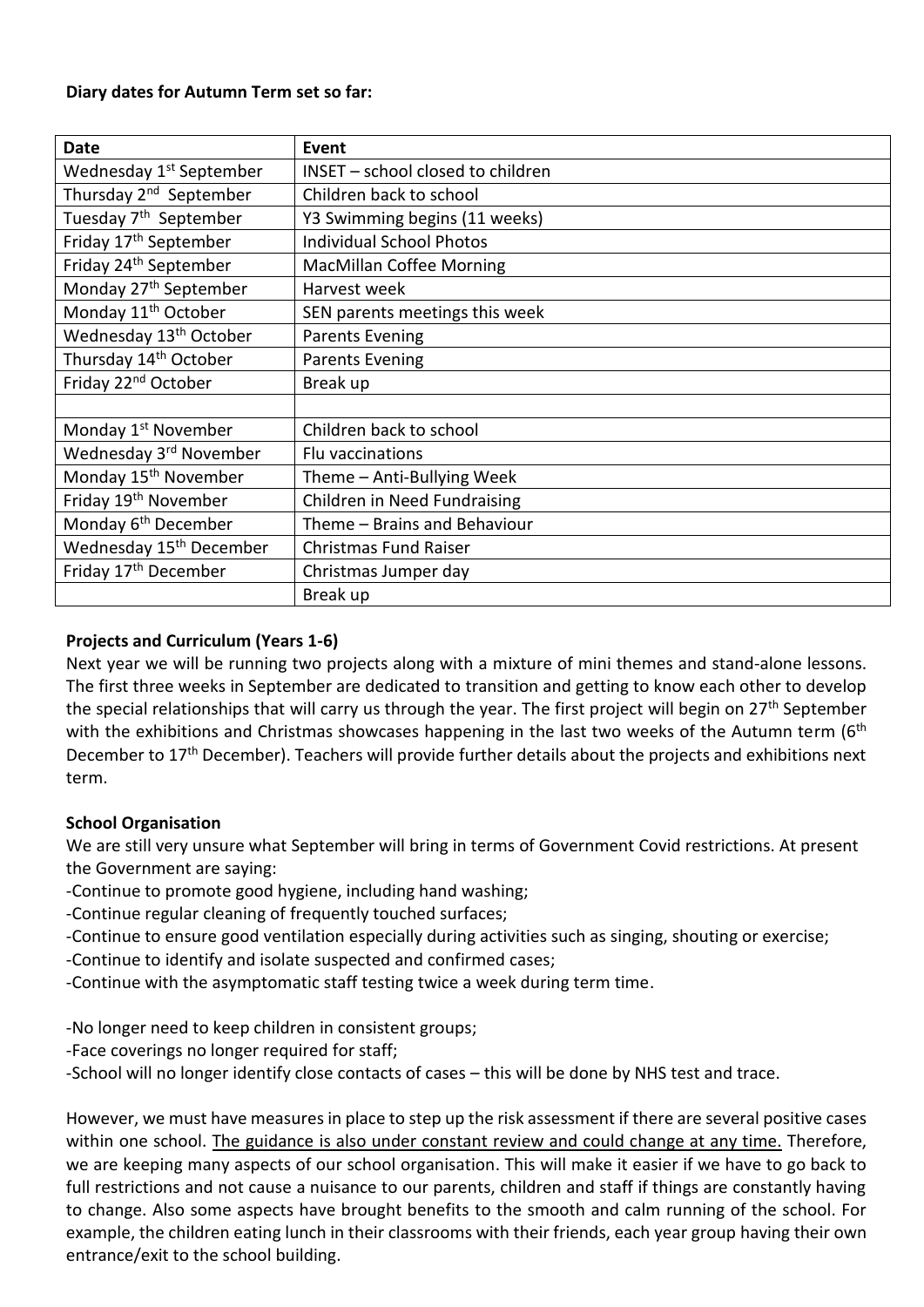**Staggered Starts and Finishes** – these have brought lots of benefits including safety outside school, traffic congestion, crowded and noisy corridors. We have, however, shortened the interval from 15 minutes to 10 minutes to ease the waiting time for parents with children with different start times.

|                 | Classes       | Entrance       | Timings                       |
|-----------------|---------------|----------------|-------------------------------|
| Y6              | Walnut +      | $\overline{2}$ | 8.50am Start                  |
|                 | Chestrut      |                | 3.15pm Finish                 |
| <b>Y5</b>       | Birch +       | 3              | 8.40am Start                  |
|                 | Hawthorn      |                | 3.05pm Finish                 |
| Y4              | Elder +       | 5              | 8.50am Start                  |
|                 | Sycamore      |                | 3.15pm Finish                 |
| Y3              | Oak + Maple   | $\overline{6}$ | 8.40am Start                  |
|                 |               |                | 3.05pm Finish                 |
| Y2              | Cedar + Rowan | 3              | 8.50am Start                  |
|                 |               |                | 3.15pm Finish                 |
| ΥI              | Hazel + Elm   | 15             | 8.40am Start                  |
|                 |               |                | 3.05pm Finish                 |
| FS <sub>2</sub> | Cherry +      | - Willow       | 8.40am Start                  |
|                 | Willow        | - Cherry       | 3.05pm Finish                 |
| <b>FSI</b>      | Ash           | $23 + 24$      | AM session-8.50am-11.50am     |
|                 |               |                | PM session-12.10pm-3.10pm     |
|                 |               |                | All day session-8.50am-3.10pm |